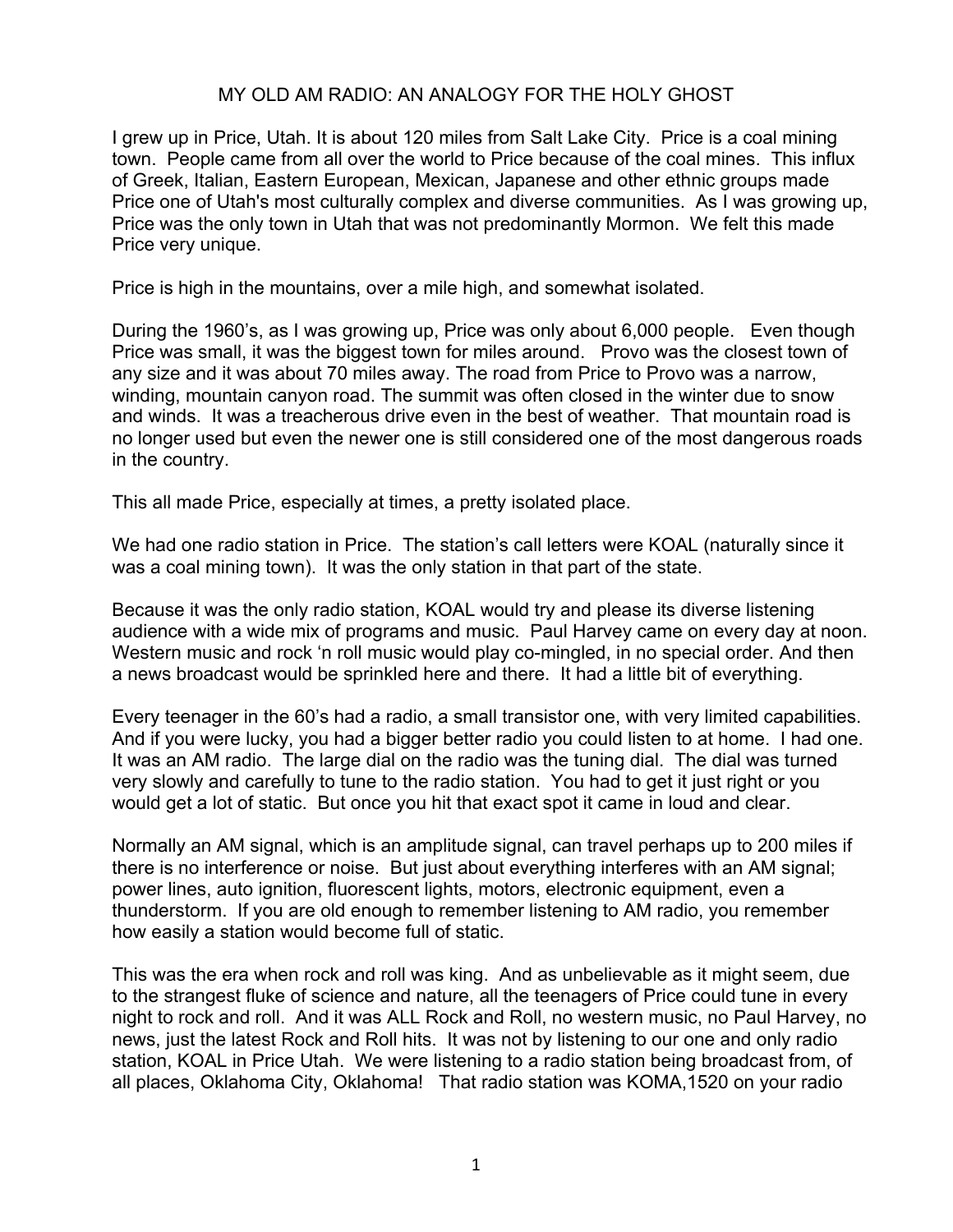dial. We could tune in every night no matter the season and no matter the weather. However, the signal only reached us in the evening and at night.

Oklahoma City was over a 1000 miles away and at an elevation thousands of feet lower than Price, Utah. Somehow the radio signals from KOMA bounced and skipped around and ricocheted through the Rocky Mountains in precisely a way which allowed a radio signal from Oklahoma City to come in loud and clear in Price. As teenagers in Price, we didn't question this miraculous fluke of radio signals and nature.

For the teenagers of Price, it was our gift, we felt as if we had our own personal radio station.

We would send our high school announcements to KOMA. Those announcements were about our high school's upcoming events; i.e. homecoming, or prom etc. We were absolutely thrilled when we heard our high school's name and our announcements! It never occurred to us most people would have to pay for their advertising time on the airways. The executives at KOMA must have been so astounded to have a listening audience tucked far away in the Utah mountains that they put the announcements on the air at no charge. Maybe they considered us a public service announcement? But, it was instant communication with all the teenagers in Price, Utah.

Now if you think about it, this is kind of how the Holy Ghost works. It is a gift given to us at confirmation, we receive the "gift" of the Holy Ghost. This gift acts much like that signal from Oklahoma, it is a signal that we can tune into. It is our gift given to us by a loving Heavenly Father. And IF we follow this signal it is our beacon that will lead us back to him.

We just have to make sure we tune into exactly the right spot. We have to make sure our internal dials are set so that we can listen to the whisperings of the Holy Ghost loud and clear.

As a teenager, I could only listen to KOMA at night. However, with the Holy Ghost we can have a constant "signal" (the constant companionship) of the Holy Ghost. We can have the promptings of the Holy Ghost any time night or day. This is our little miracle, given to us when we are confirmed.

Just as there are many things that create static while listening to an AM radio, if we are not careful we can create static in our lives which makes it difficult to listen to the Holy Ghost. It is up to us to make sure we make the right choices to stay close to the spirit so that we will be able to tune in and listen to those messages from the Holy Ghost free and clear of all static.

It is seemingly impossible for a radio signal to reach Price, Utah from Oklahoma City. It also might seem impossible for the Holy Ghost to reach us at all times. But the Holy Ghost has the ability to bounce and skip around all the worldly interferences. It can come to us in seemingly impossible circumstances. It can be there for us at all times. The Holy Ghost will help us, comfort us, guide us and testify to us.